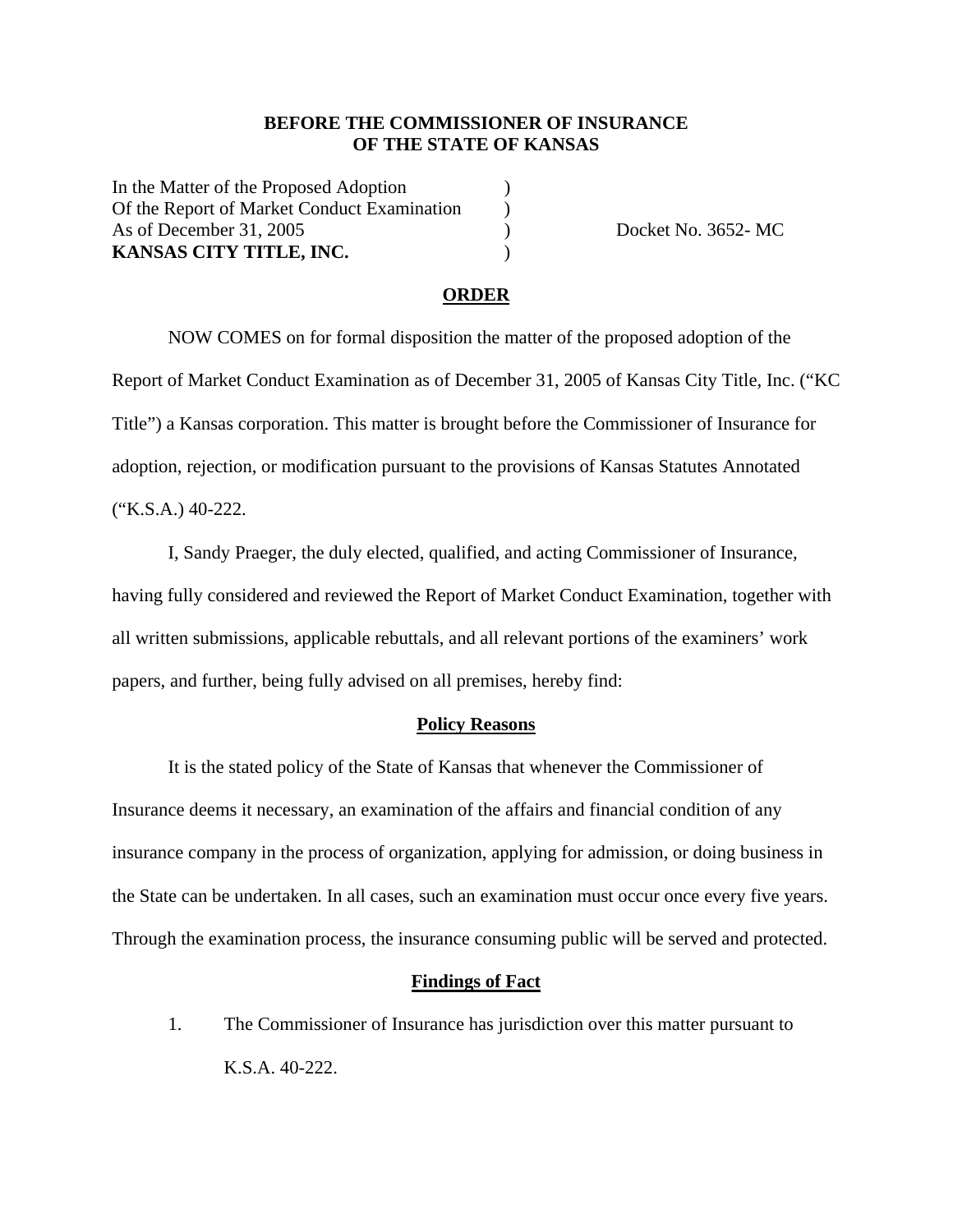- 2. An examination of KC Title was undertaken by the Kansas Insurance Department and was completed on February 23, 2007.
- 3. The examiner-in-charge tendered and filed with the Kansas Insurance Department a verified written report of the examination within thirty days following completion of the examination, to wit; February 23, 2007.
- 4. Following receipt of the verified report, the Kansas Insurance Department transmitted the report to KC Title on March 2, 2007, with a duly executed notice advising the company of its opportunity to prepare and submit to the Kansas Insurance Department a written submission or rebuttal with respect to any and all matters contained in the report. KC Title was further advised that any written submission or rebuttal needed to be filed with the Kansas Insurance Department no later than thirty (30) days after receipt of the verified report.
- 5. KC Title filed a written acceptance of the verified report on March 8, 2007.
- 6. Based on the written submission tendered by KC Title, the company accepted the findings of the Report of Market Conduct Examination.
- 7. Within thirty (30) days of the end of the time period allowed for written submission or rebuttal, the Commissioner of Insurance fully reviewed the report, together with all written submissions and rebuttals provided KC Title. The Commissioner of Insurance further reviewed all relevant workpapers.
- 8. No other written submissions or rebuttals were submitted by KC Title.

### **Conclusions of Law**

9. K.S.A. 40-222(k)(2) provides:

"Within 30 days of the end of the period allowed for the receipt of written submissions or rebuttals, the Commissioner shall fully consider and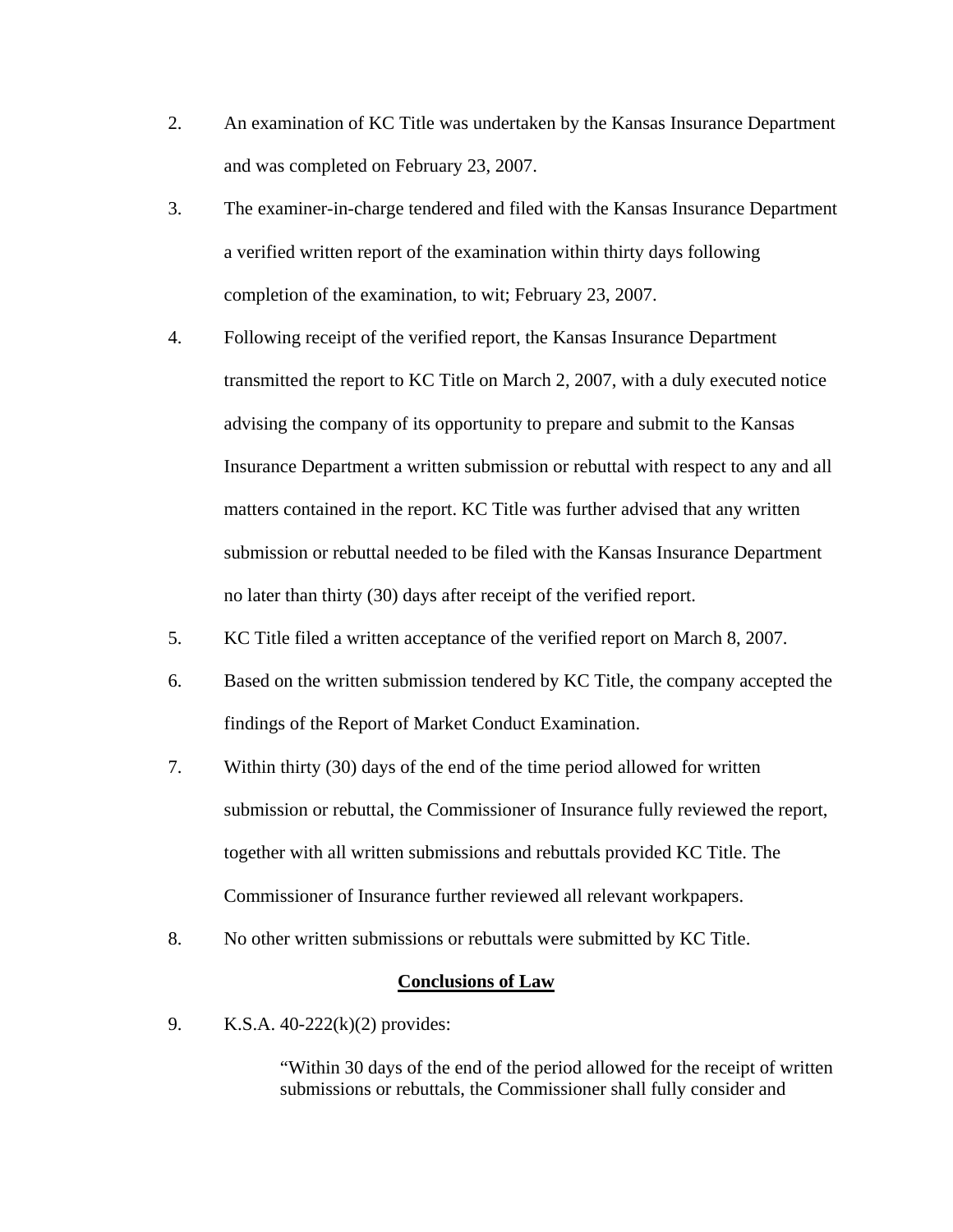review the report, together with any written submissions or rebuttals and any relevant portions of the examiners workpapers and enter an order:

- (A) Adopting the examination report as filed or with modifications or corrections. If the examination report reveals that the company is operating in violation of any law, regulation or prior order of the commissioner, the commissioner may order the company to take any action the commissioner considers necessary and appropriate to cure such violations; or
- (B) Rejecting the examination report with directions to the examiners to reopen the examination for purposes of obtaining additional data, documentation or information and refilling pursuant to subsection (k); or
- (C) Call and conduct a fact-finding hearing in accordance with K.S.A. 40-281and amendments thereto for purposes of obtaining additional documentation, data, information and testimony."
- 10. Based upon the Findings of Fact enumerated in Paragraphs #1 through #9 above,

the Report of Market Conduct Examination as of December 31, 2005 of Kansas

City Title, Inc. should be adopted.

# **IT IS THEREFORE, BY THE COMMISSIONER OF INSURANCE, ORDERED THAT:**

1. The Report of Market Conduct Examination as of December 31, 2005, of Kansas

City Title, Inc. is hereby adopted.

2. The Commissioner of Insurance retains jurisdiction over this matter to issue any and all further Orders deemed appropriate or to take such further action necessary to dispose of this matter.

## **IT IS SO ORDERED THIS\_\_19th\_\_ DAY OF APRIL, 2007, IN THE CITY OF TOPEKA, COUNTY OF SHAWNEE, STATE OF KANSAS.**



 $\angle$ s/ Sandy Praeger $\angle$ Sandy Praeger Commissioner of Insurance By:

 $\angle$ s/ John W. Campbell $\angle$  John W. Campbell General Counsel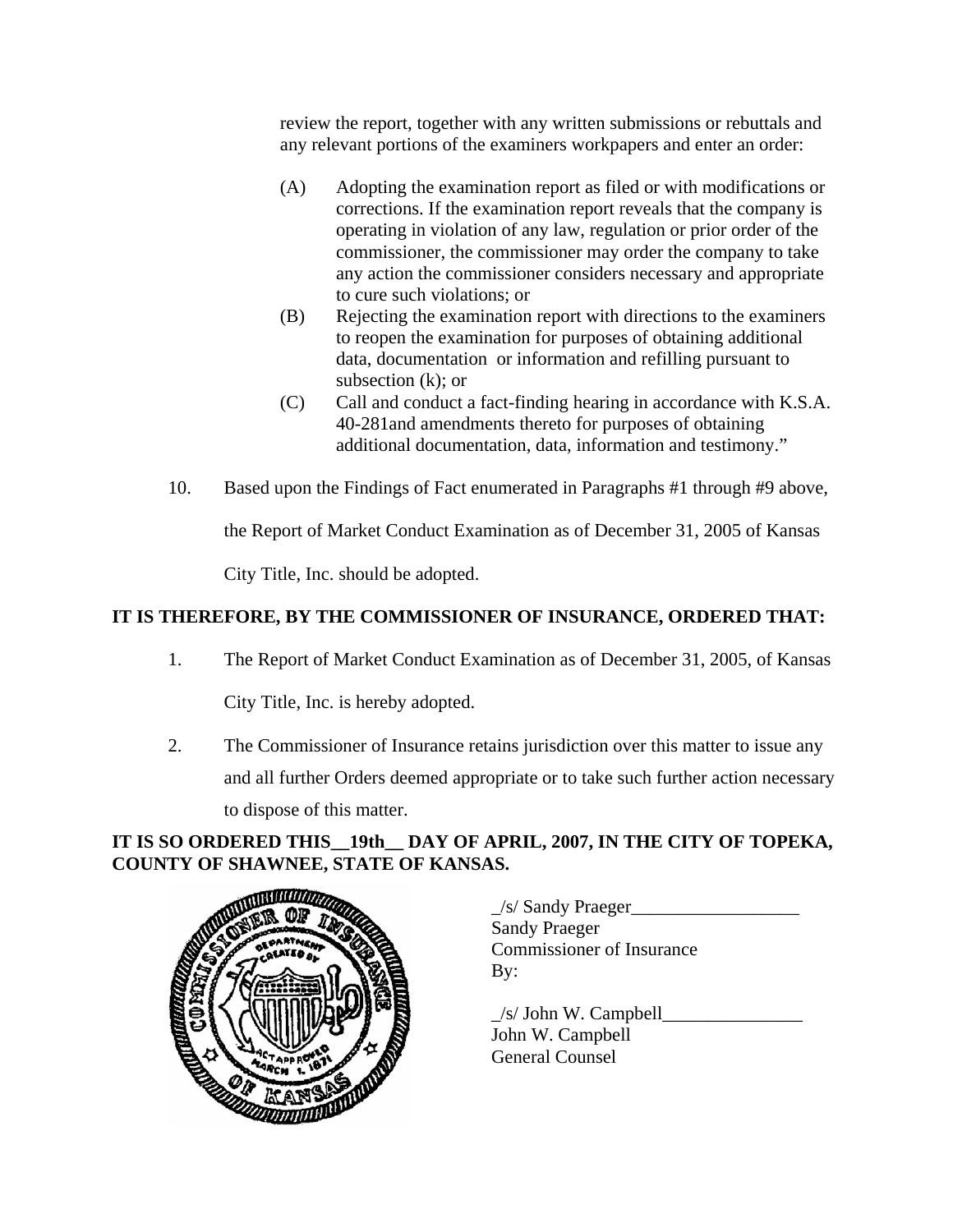### **NOTICE OF RIGHTS**

Kansas City Title, Inc. ("KC Title") is entitled to a hearing pursuant to K.S.A. 77-537, the Kansas Administrative Procedure Act. If KC Title desires a hearing, the company must file a written request for hearing with:

 John W. Campbell, General Counsel Kansas Insurance Department 420 S.W.  $9<sup>th</sup>$  Street Topeka, Kansas 66612

This request must be filed within fifteen (15) days from the date of service of this Order. If KC Title requests a hearing, the Kansas Insurance Department will notify the company of the time and place of the hearing and information on the procedures, right of representation, and other rights of parties relating to the conduct of the hearing before commencement of the same.

If a hearing is not requested in the time and manner stated above, this Order shall become effective as a Final Order upon the expiration of time for requesting a hearing, pursuant to K.S.A. 77-613. In the event KC Title files a petition for judicial review, pursuant to K.S.A. 77- 613(e), the agency officer to be served on behalf of the Kansas Insurance Department is:

 John W. Campbell, General Counsel Kansas Insurance Department  $420$  S.W.  $9<sup>th</sup>$  Street Topeka, Kansas 66612